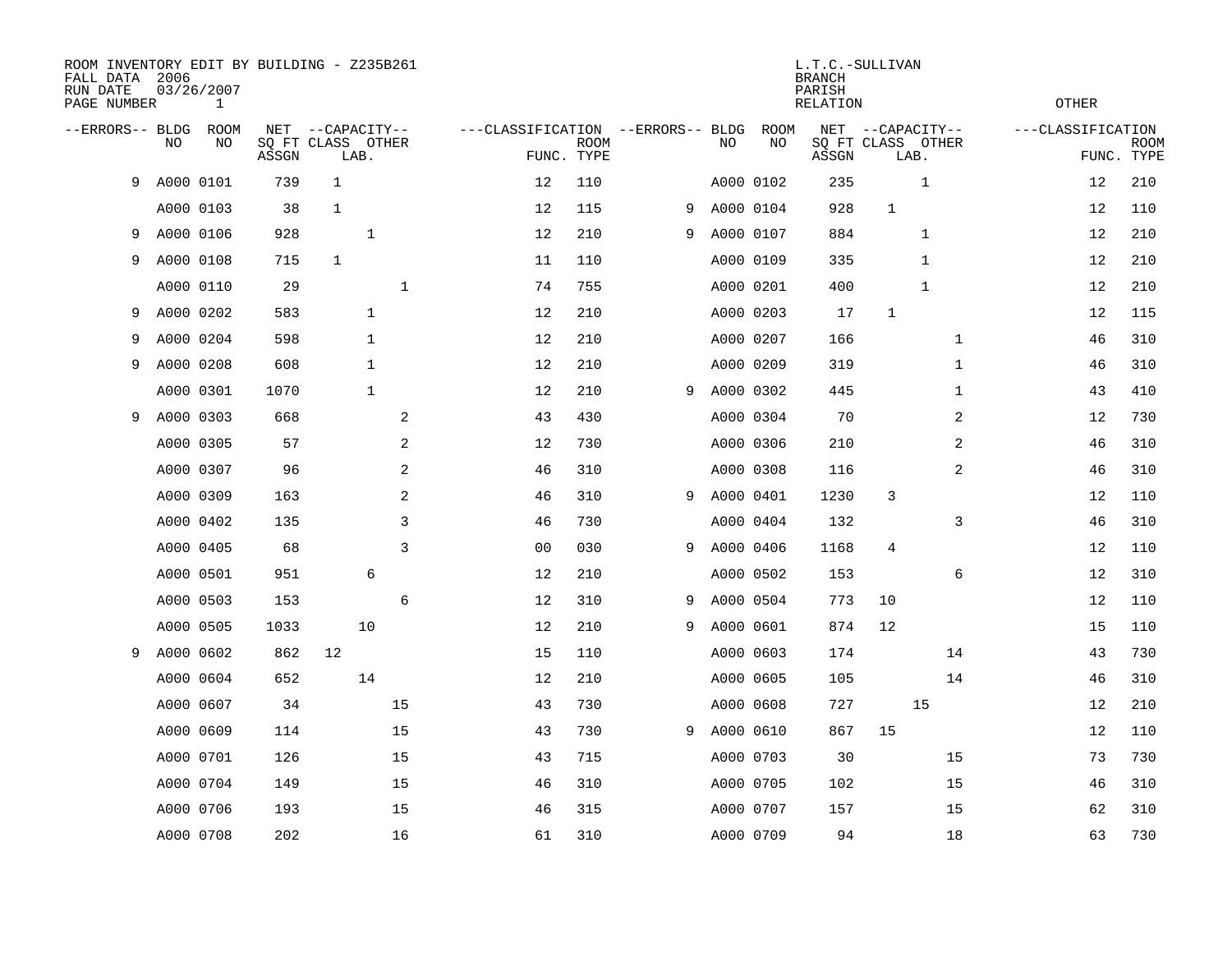| ROOM INVENTORY EDIT BY BUILDING - Z235B261<br>FALL DATA 2006<br>RUN DATE<br>PAGE NUMBER |    | 03/26/2007<br>2 |       |                                               |    |              | L.T.C.-SULLIVAN<br><b>BRANCH</b><br>PARISH<br><b>OTHER</b><br><b>RELATION</b> |                           |  |           |            |       |                                               |    |                   |                           |
|-----------------------------------------------------------------------------------------|----|-----------------|-------|-----------------------------------------------|----|--------------|-------------------------------------------------------------------------------|---------------------------|--|-----------|------------|-------|-----------------------------------------------|----|-------------------|---------------------------|
| --ERRORS-- BLDG                                                                         | NO | ROOM<br>NO      | ASSGN | NET --CAPACITY--<br>SQ FT CLASS OTHER<br>LAB. |    |              | ---CLASSIFICATION --ERRORS-- BLDG                                             | <b>ROOM</b><br>FUNC. TYPE |  | NO        | ROOM<br>NO | ASSGN | NET --CAPACITY--<br>SQ FT CLASS OTHER<br>LAB. |    | ---CLASSIFICATION | <b>ROOM</b><br>FUNC. TYPE |
|                                                                                         |    | A000 0710       | 76    |                                               | 20 |              | 63                                                                            | 730                       |  | A000 0711 |            | 253   |                                               | 21 | 63                | 730                       |
|                                                                                         |    | A000 0712       | 26    |                                               | 24 |              | 0 <sub>0</sub>                                                                | 030                       |  | A000 0714 |            | 192   |                                               | 25 | 00                | 030                       |
|                                                                                         |    | A000 0715       | 250   |                                               | 25 |              | 91                                                                            | 660                       |  | A000 0802 |            | 660   |                                               | 25 | 51                | 310                       |
|                                                                                         |    | A000 0802A      | 48    |                                               | 25 |              | 51                                                                            | 310                       |  |           | A000 0802B | 48    |                                               | 25 | 54                | 310                       |
|                                                                                         |    | A000 0804       | 2660  |                                               | 25 |              | 12                                                                            | 650                       |  | A000 0805 |            | 395   |                                               | 27 | 0 <sub>0</sub>    | 010                       |
|                                                                                         |    | A000 0806       | 307   |                                               | 27 |              | 0 <sub>0</sub>                                                                | 030                       |  | A000 0807 |            | 117   |                                               | 30 | 0 <sub>0</sub>    | 030                       |
|                                                                                         |    | A000 0808       | 147   |                                               | 30 |              | 63                                                                            | 650                       |  | A000 0809 |            | 125   |                                               | 32 | 00                | 030                       |
|                                                                                         |    | A000 0811       | 278   |                                               | 36 |              | 00                                                                            | 030                       |  | A000 0812 |            | 278   |                                               | 40 | 00                | 030                       |
|                                                                                         |    | A000 0814       | 60    |                                               | 55 |              | 0 <sub>0</sub>                                                                | 030                       |  | A000 0901 |            | 2127  | 130                                           |    | 12                | 210                       |
|                                                                                         |    | A000 0901A      | 330   | 22                                            |    |              | 12                                                                            | 110                       |  | A000 0903 |            | 110   |                                               |    | 12                | 730                       |
|                                                                                         |    | A000 0904       | 168   |                                               |    | 1            | 46                                                                            | 310                       |  | A000 0905 |            | 110   |                                               |    | 63                | 215                       |
|                                                                                         |    | A000 0906       | 530   | 35                                            |    |              | 12                                                                            | 110                       |  | A000 1001 |            | 2457  | 49                                            |    | 12                | 210                       |
|                                                                                         |    | A000 1002       | 153   |                                               | 3  |              | 12                                                                            | 210                       |  | A000 1003 |            | 154   |                                               |    | 63                | 215                       |
|                                                                                         |    | A000 1004       | 88    |                                               |    |              | 63                                                                            | 215                       |  | A000 1006 |            | 530   | 35                                            |    | 12                | 110                       |
|                                                                                         |    | A000 1101       | 2348  |                                               | 47 |              | 12                                                                            | 210                       |  | A000 1102 |            | 105   |                                               |    | 63                | 215                       |
|                                                                                         |    | A000 1103       | 196   |                                               |    | $\mathbf{1}$ | 12                                                                            | 310                       |  | A000 1105 |            | 58    |                                               |    | 63                | 215                       |
|                                                                                         |    | A000 1106       | 109   |                                               |    |              | 63                                                                            | 215                       |  |           | A000 1107  | 529   | 35                                            |    | 12                | 110                       |
|                                                                                         |    | A000 1201       | 2457  |                                               | 49 |              | 12                                                                            | 210                       |  |           | A000 1201A | 760   | 15                                            |    | 12                | 210                       |
|                                                                                         |    | A000 1203       | 105   |                                               |    |              | 63                                                                            | 215                       |  | A000 1204 |            | 161   |                                               |    | 63                | 215                       |
|                                                                                         |    | A000 1205       | 105   |                                               |    |              | 63                                                                            | 215                       |  | A000 1206 |            | 529   | 35                                            |    | 12                | 110                       |
|                                                                                         |    | A000 1301       | 2828  |                                               | 57 |              | 12                                                                            | 210                       |  | A000 1303 |            | 65    |                                               |    | 63                | 215                       |
|                                                                                         |    | A000 1304       | 408   | 27                                            |    |              | 12                                                                            | 110                       |  | A000 1305 |            | 529   | 35                                            |    | 12                | 110                       |
|                                                                                         |    | A000 1402       | 62    |                                               |    |              | 0 <sub>0</sub>                                                                | 030                       |  | A000 1403 |            | 50    |                                               |    | 0 <sub>0</sub>    | 010                       |
|                                                                                         |    | A000 1406       | 231   |                                               |    |              | 0 <sub>0</sub>                                                                | 030                       |  | A000 1411 |            | 60    |                                               |    | 73                | 730                       |
|                                                                                         |    | A000 1413       | 117   |                                               |    | $\mathbf{1}$ | 46                                                                            | 310                       |  | A000 1414 |            | 479   | 32                                            |    | 12                | 110                       |
|                                                                                         |    | A000 1415       | 31    |                                               |    |              | 63                                                                            | 215                       |  | A000 1416 |            | 15    |                                               |    | 0 <sub>0</sub>    | 030                       |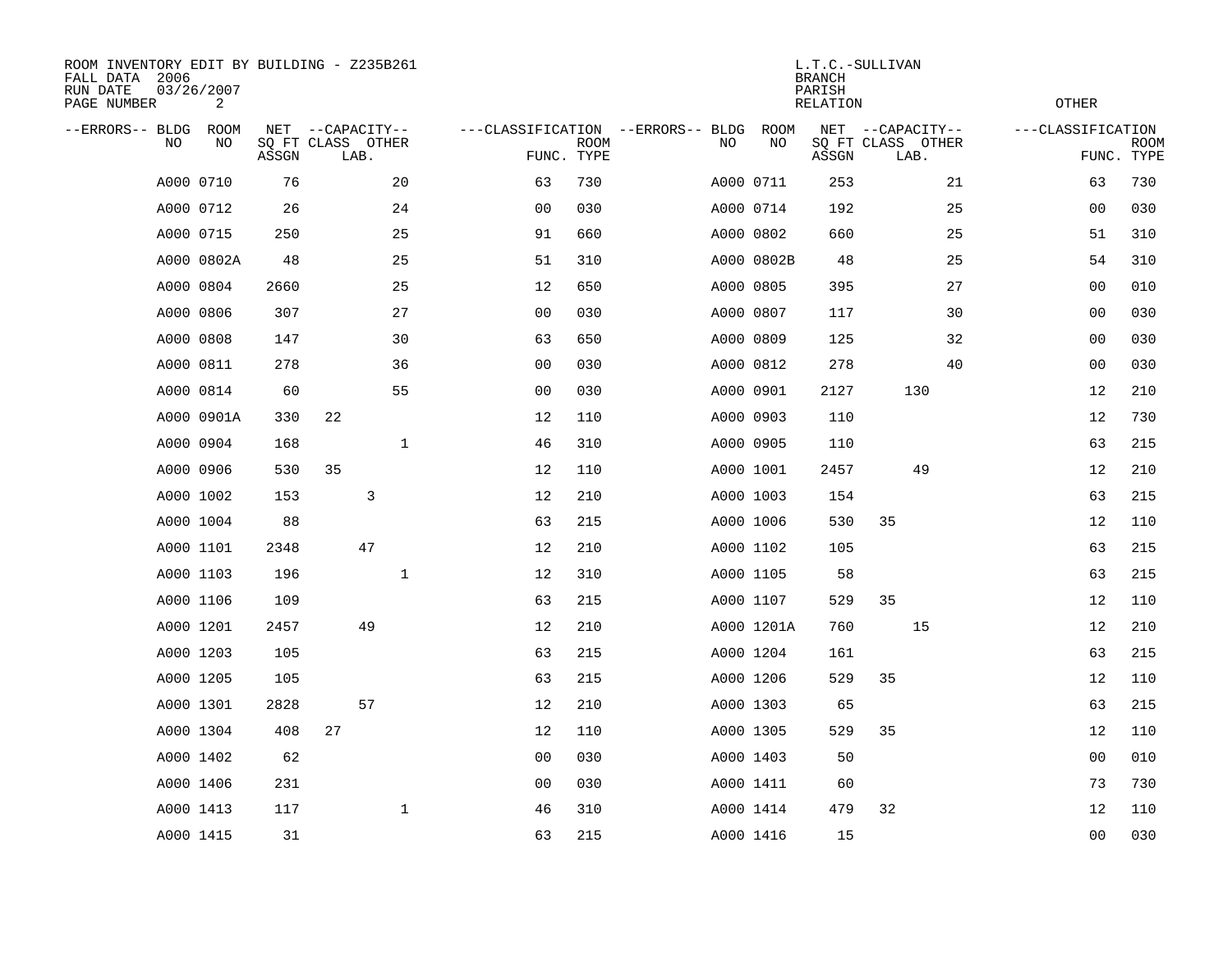| FALL DATA 2006<br>RUN DATE<br>PAGE NUMBER |             | 03/26/2007<br>$\mathbf{3}$ |       | ROOM INVENTORY EDIT BY BUILDING - Z235B261 |                   |                                                                                                |      |             |                                                                                                | L.T.C.-SULLIVAN<br><b>BRANCH</b><br>PARISH<br>RELATION |      |                                             | OTHER                                            |        |
|-------------------------------------------|-------------|----------------------------|-------|--------------------------------------------|-------------------|------------------------------------------------------------------------------------------------|------|-------------|------------------------------------------------------------------------------------------------|--------------------------------------------------------|------|---------------------------------------------|--------------------------------------------------|--------|
| --ERRORS-- BLDG ROOM                      |             |                            |       |                                            |                   | NET --CAPACITY-- - ---CLASSIFICATION --ERRORS-- BLDG ROOM NET --CAPACITY-- - ---CLASSIFICATION |      |             |                                                                                                |                                                        |      |                                             |                                                  |        |
|                                           | NO.         | NO                         | ASSGN | SQ FT CLASS OTHER<br>LAB.                  |                   | FUNC. TYPE                                                                                     | ROOM | NO .        | NO                                                                                             | ASSGN                                                  | LAB. | SQ FT CLASS OTHER                           | FUNC. TYPE                                       | ROOM   |
|                                           |             | A000 1501                  | 80    |                                            |                   | 73                                                                                             | 215  | A000 8410   | TOTAL NUMBER CLASSROOMS<br>TOTAL NUMBER LABS 210<br>TOTAL NUMBER SPECIAL LABS 220              | 128                                                    |      | TOTAL NET ASSIGN SQ. FT. IN ROOM FILE       | 44,565<br>17<br>20                               | 00 030 |
|                                           |             | B000 2000                  | 800   | 2                                          |                   | $12 \overline{ }$                                                                              | 210  | B000 2001   |                                                                                                | 1230                                                   |      | 10                                          | 12 <sup>°</sup>                                  | 210    |
|                                           |             | B000 2002                  | 800   | 25                                         |                   | 12                                                                                             | 210  | B000 2003   |                                                                                                | 560                                                    |      | 25                                          | 46                                               | 210    |
|                                           |             | B000 2004                  | 280   |                                            | 40                | 46                                                                                             | 310  |             | TOTAL NUMBER CLASSROOMS<br>TOTAL NUMBER LABS 210<br>TOTAL NUMBER SPECIAL LABS 220              |                                                        |      | TOTAL NET ASSIGN SQ. FT. IN ROOM FILE       | 3,670<br>$\overline{4}$                          |        |
|                                           |             | C000 2101                  | 1014  | $\mathbf{1}$                               |                   | 12                                                                                             | 210  | C000 2102   |                                                                                                | 542                                                    |      | $\mathbf{1}$                                | 63                                               | 215    |
|                                           | 9 C000 2103 |                            | 630   | $\mathbf{1}$                               |                   | 12                                                                                             | 210  | 9 C000 2104 |                                                                                                | 64                                                     |      | 10                                          | 12                                               | 210    |
|                                           |             | C000 2105                  | 64    |                                            | $12 \overline{ }$ | 46                                                                                             | 310  | C000 2106   |                                                                                                | 64                                                     |      | 14                                          | 0 <sub>0</sub>                                   | 030    |
|                                           |             | C000 2107                  | 64    |                                            |                   | 0 <sub>0</sub>                                                                                 | 030  |             | TOTAL NUMBER CLASSROOMS<br>TOTAL NUMBER LABS 210<br>TOTAL NUMBER SPECIAL LABS 220              |                                                        |      | TOTAL NET ASSIGN SQ. FT. IN ROOM FILE       | 2,314<br>$\overline{3}$                          |        |
|                                           | 9 D000 1800 |                            | 2780  | $\mathbf{1}$                               |                   | $12 \overline{ }$                                                                              | 210  | 9 D000 1801 |                                                                                                |                                                        | 140  | 15                                          | 12 210                                           |        |
|                                           |             | D000 1802                  | 80    |                                            |                   | 63                                                                                             | 215  |             | TOTAL NUMBER CLASSROOMS<br>TOTAL NUMBER LABS 210<br>TOTAL NUMBER SPECIAL LABS 220              |                                                        |      |                                             | TOTAL NET ASSIGN SQ. FT. IN ROOM FILE 3,000<br>2 |        |
|                                           |             | E000 0001                  | 240   | 20                                         |                   | 63                                                                                             | 215  |             | E000 1600<br>TOTAL NUMBER CLASSROOMS<br>TOTAL NUMBER LABS 210<br>TOTAL NUMBER SPECIAL LABS 220 |                                                        | 3206 | 64<br>TOTAL NET ASSIGN SQ. FT. IN ROOM FILE | 12<br>3,446<br>1                                 | 210    |
|                                           |             | F000 1900                  | 1080  | 15                                         |                   | 12                                                                                             | 210  |             | F000 1901                                                                                      | 160                                                    |      | 15                                          |                                                  | 12 210 |
|                                           |             | F000 1902                  | 160   |                                            |                   | 63                                                                                             | 215  |             | TOTAL NUMBER CLASSROOMS<br>TOTAL NUMBER LABS 210<br>TOTAL NUMBER SPECIAL LABS 220              |                                                        |      | TOTAL NET ASSIGN SQ. FT. IN ROOM FILE       | 1,400<br>2                                       |        |
|                                           |             | G000 1001                  | 3800  |                                            | 15                | 12                                                                                             | 585  |             |                                                                                                |                                                        |      | TOTAL NET ASSIGN SQ. FT. IN ROOM FILE       | 3,800                                            |        |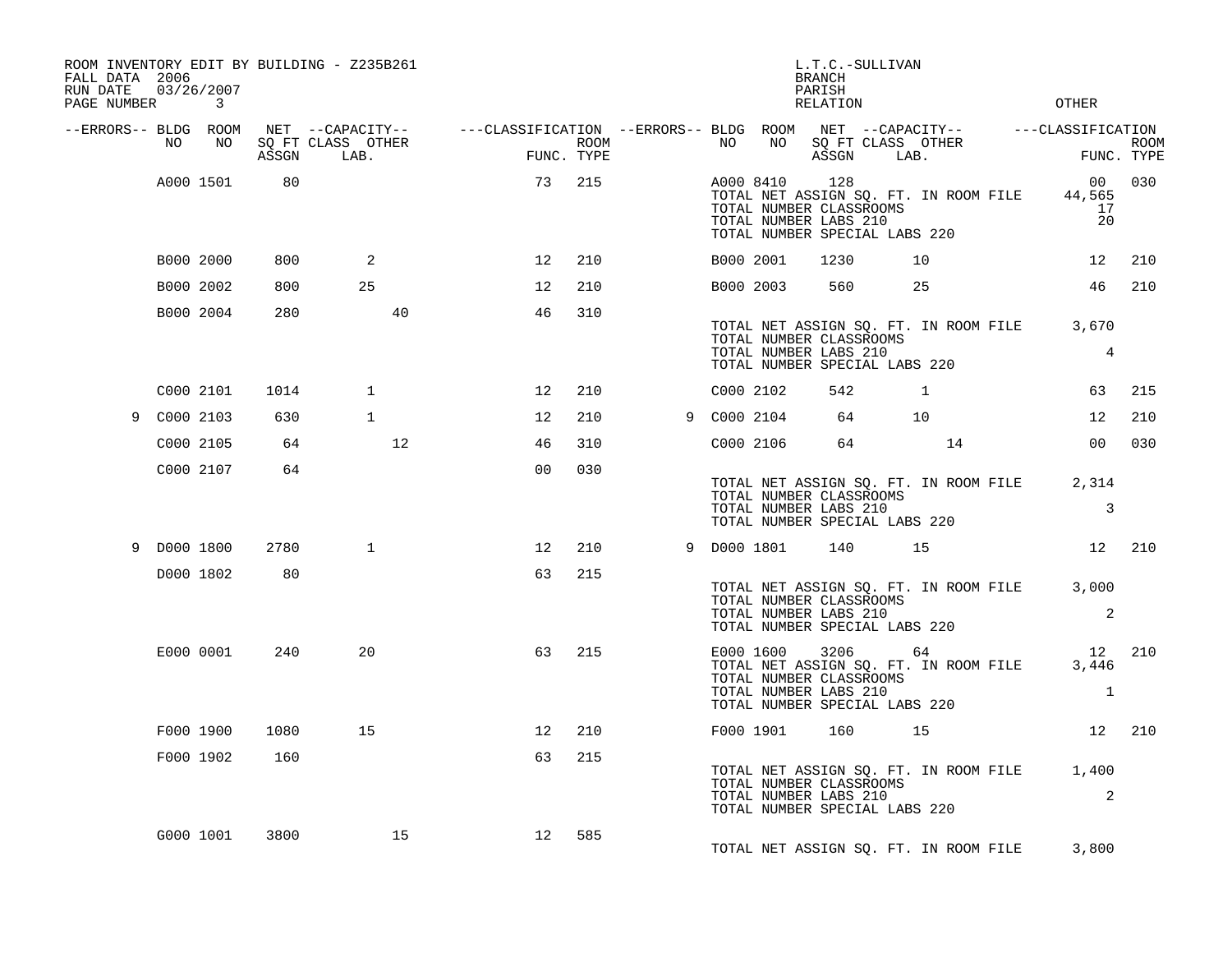| ROOM INVENTORY EDIT BY BUILDING - Z235B261<br>2006<br>FALL DATA<br>03/26/2007<br>RUN DATE<br>PAGE NUMBER | 4         |       |                                               |                |             |                                                         |           |                                                        | <b>BRANCH</b><br>PARISH<br><b>RELATION</b> | L.T.C.-SULLIVAN                                            |                                       | OTHER             |                           |
|----------------------------------------------------------------------------------------------------------|-----------|-------|-----------------------------------------------|----------------|-------------|---------------------------------------------------------|-----------|--------------------------------------------------------|--------------------------------------------|------------------------------------------------------------|---------------------------------------|-------------------|---------------------------|
| --ERRORS-- BLDG ROOM<br>NO.                                                                              | NO        | ASSGN | NET --CAPACITY--<br>SQ FT CLASS OTHER<br>LAB. | FUNC. TYPE     | <b>ROOM</b> | ---CLASSIFICATION --ERRORS-- BLDG ROOM NET --CAPACITY-- | NO        | NO<br>TOTAL NUMBER CLASSROOMS<br>TOTAL NUMBER LABS 210 | ASSGN                                      | SQ FT CLASS OTHER<br>LAB.<br>TOTAL NUMBER SPECIAL LABS 220 |                                       | ---CLASSIFICATION | <b>ROOM</b><br>FUNC. TYPE |
|                                                                                                          | H000 1700 | 680   |                                               | 73             | 730         |                                                         | H000 1701 | TOTAL NUMBER CLASSROOMS<br>TOTAL NUMBER LABS 210       | 160                                        | TOTAL NUMBER SPECIAL LABS 220                              | TOTAL NET ASSIGN SQ. FT. IN ROOM FILE | 73<br>840         | 730                       |
|                                                                                                          | I000 1702 | 320   |                                               | 62             | 215         |                                                         |           | TOTAL NUMBER CLASSROOMS<br>TOTAL NUMBER LABS 210       |                                            | TOTAL NUMBER SPECIAL LABS 220                              | TOTAL NET ASSIGN SQ. FT. IN ROOM FILE | 320               |                           |
|                                                                                                          | J000 1703 | 1440  |                                               | 73             | 730         |                                                         |           | TOTAL NUMBER CLASSROOMS<br>TOTAL NUMBER LABS 210       |                                            | TOTAL NUMBER SPECIAL LABS 220                              | TOTAL NET ASSIGN SQ. FT. IN ROOM FILE | 1,440             |                           |
|                                                                                                          | K000 0714 | 192   | $\mathbf{1}$                                  | 63             | 310         |                                                         | K000 0715 |                                                        | 250                                        |                                                            | 2                                     | 91                | 660                       |
|                                                                                                          | K000 0716 | 60    | 3                                             | 0 <sup>0</sup> | 030         |                                                         |           | TOTAL NUMBER CLASSROOMS<br>TOTAL NUMBER LABS 210       |                                            | TOTAL NUMBER SPECIAL LABS 220                              | TOTAL NET ASSIGN SQ. FT. IN ROOM FILE | 442               |                           |